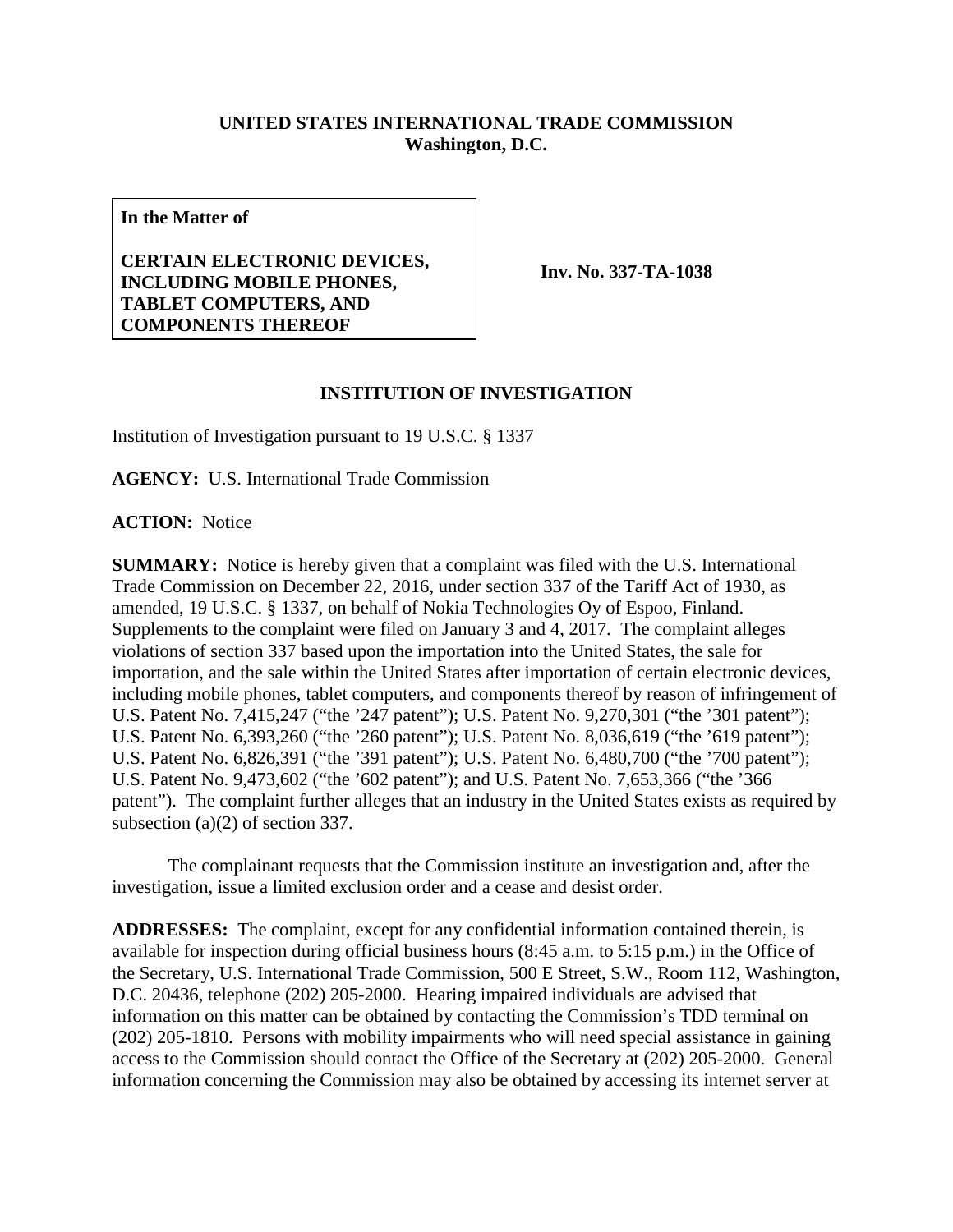[https://www.usitc.gov.](https://www.usitc.gov/) The public record for this investigation may be viewed on the Commission's electronic docket (EDIS) at [https://edis.usitc.gov.](https://edis.usitc.gov/)

**FOR FURTHER INFORMATION CONTACT:** The Office of Unfair Import Investigations, U.S. International Trade Commission, telephone (202) 205-2560.

**AUTHORITY:** The authority for institution of this investigation is contained in section 337 of the Tariff Act of 1930, as amended, and in section 210.10 of the Commission's Rules of Practice and Procedure, 19 C.F.R. § 210.10 (2016).

**SCOPE OF INVESTIGATION:** Having considered the complaint, the U.S. International Trade Commission, on January 23, 2017, **ORDERED THAT** –

(1) Pursuant to subsection (b) of section 337 of the Tariff Act of 1930, as amended, an investigation be instituted to determine whether there is a violation of subsection (a)(1)(B) of section 337 in the importation into the United States, the sale for importation, or the sale within the United States after importation of certain electronic devices, including mobile phones, tablet computers, and components thereof by reason of infringement of one or more of claims 18, 19, 21, and 23 of the '247 patent; claims 1-11, 13-41, and 43-122 of the '301 patent; claims 6, 8, 10, and 11 of the '260 patent; claims 1, 3-7, 9-12, 18-21, 23, 24, 31, 37, 38, 46-51, 53, 54, 58-61, 68- 74, 76-80, 82, and 83 of the '619 patent; claims 1-14, 16-21, 23, and 24 of the '391 patent; claims 1-6, 10, and 16 of the '700 patent; claims 1, 6-15, 17, 18, 22, and 27-36 of the '602 patent; and claims 1, 2, 4-7, 11-14, 17-21, and 23 of the '366 patent, and whether an industry in the United States exists as required by subsection (a)(2) of section 337;

(2) Pursuant to Commission Rule  $210.50(b)(1)$ , 19 C.F.R. §  $210.50(b)(1)$ , the presiding administrative law judge shall take evidence or other information and hear arguments from the parties and other interested persons with respect to the public interest in this investigation, as appropriate, and provide the Commission with findings of fact and a recommended determination on this issue, which shall be limited to the statutory public interest factors set forth in 19 U.S.C. §§ 1337(d)(1), (f)(1), (g)(1);

(3) For the purpose of the investigation so instituted, the following are hereby named as parties upon which this notice of investigation shall be served:

(a) The complainant is:

Nokia Technologies Oy Karaportti 3 FIN-02610 Espoo, Finland

(b) The respondent is the following entity alleged to be in violation of section 337, and is the party upon which the complaint is to be served: